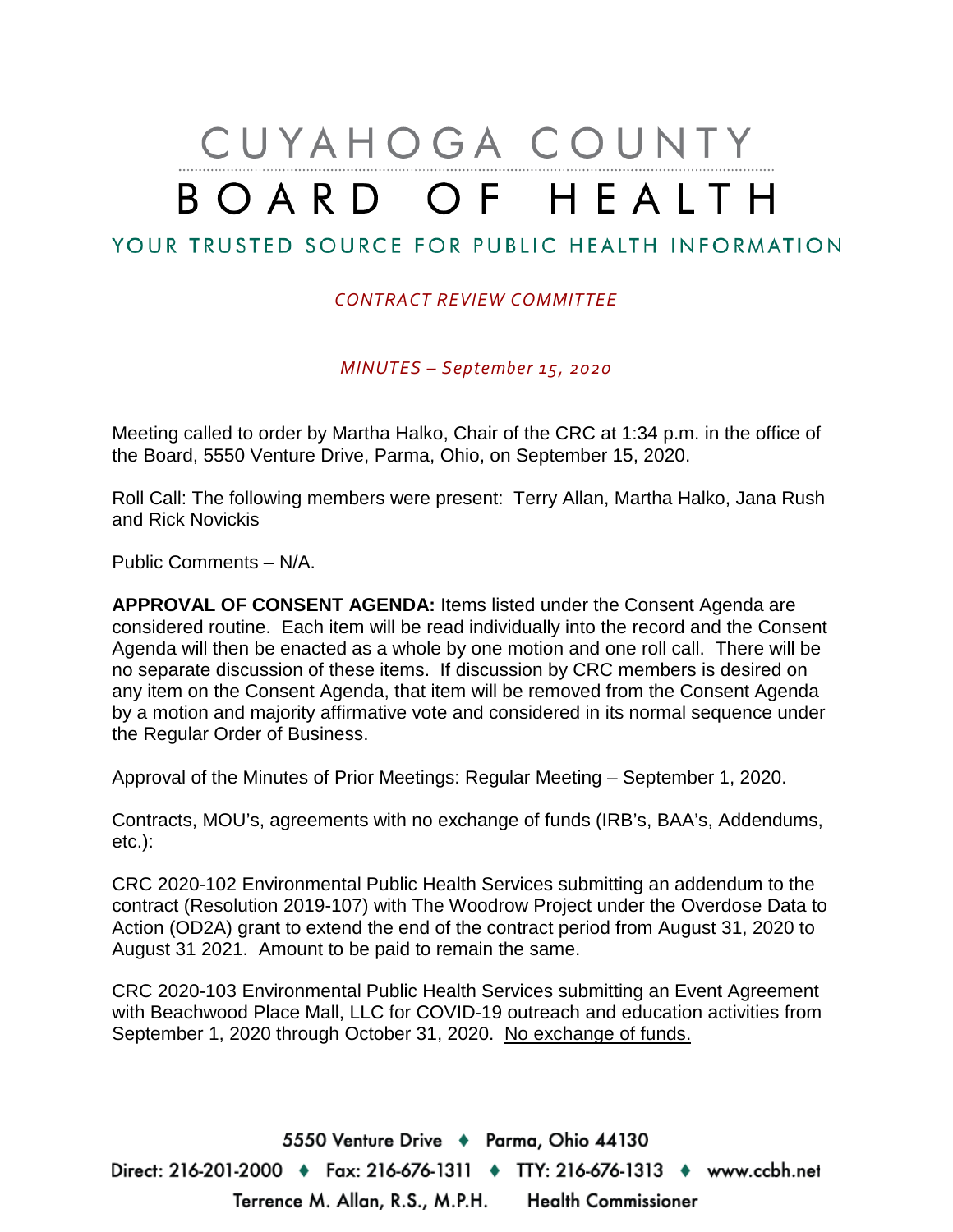It was moved by Rick Novickis, seconded by Terry Allan, that the consent agenda, including the minutes of the September 1, 2020 CRC meeting be approved.

The Secretary called the roll:

Ayes: Terry Allan, Martha Halko, Jana Rush and Rick Novickis

#### **CONTRACTS AND AWARDS:**

Tabled Items

None

New Items For Review

Bid/Quote Openings ≥ \$25,000.00

Lead Program Bid Openings presented by: Stephanie McConoughey

It was moved by Terry Allan, seconded by Rick Novickis that the following quote (CRC 2020-108) for 14808 Elm Avenue, East Cleveland, Ohio 44112 be accepted as the lowest and best, and a recommendation that a contract be awarded to Paragon CMS in the amount of \$27,399.00 be submitted to the Board for approval (ref. enclosed).

The Secretary called the roll:

Ayes: Terry Allan, Martha Halko, Jana Rush and Rick Novickis

Bid/Quote Openings < \$25,000.00

Lead Program Bid Openings presented by: Stephanie McConoughey

It was moved by Rick Novickis, seconded by Jana Rush that the following quote (CRC 2020-104) for 1628-1630 Carlyon Rd. Up and Down, East Cleveland, Ohio 44112 be accepted as the lowest and best, and a contract be awarded to Paragon CMS in the amount of \$23,440.00 be submitted to the Board for approval (ref. enclosed).

The Secretary called the roll:

Ayes: Terry Allan, Martha Halko, Jana Rush and Rick Novickis

It was moved by Terry Allan, seconded by Rick Novickis that the following quote (CRC 2020-105) for 20516 Ridgewood Rd., Warrensville Heights, Ohio 44122 be accepted as the lowest and best, and a contract be awarded to Paragon CMS in the amount of \$13,360.00 (ref. enclosed).

The Secretary called the roll:

5550 Venture Drive + Parma, Ohio 44130 Direct: 216-201-2000 ♦ Fax: 216-676-1311 ♦ TTY: 216-676-1313 ♦ www.ccbh.net Terrence M. Allan, R.S., M.P.H. **Health Commissioner**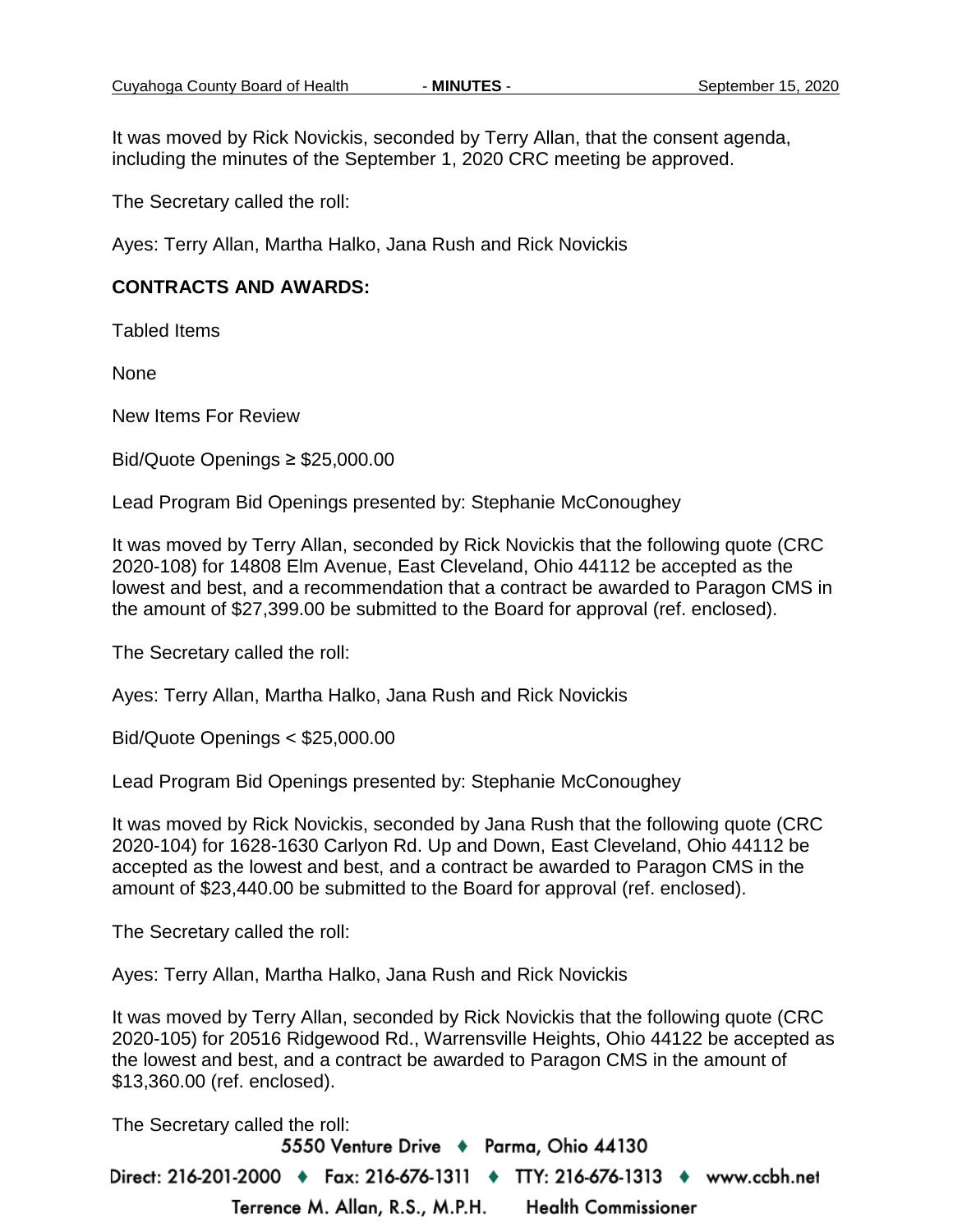Ayes: Terry Allan, Martha Halko, Jana Rush and Rick Novickis

It was moved by Jana Rush, seconded by Rick Novickis that the following quote (CRC 2020-106) for 366 E 270th St., Euclid, Ohio 44132 be accepted as the lowest and best, and a contract be awarded to Paragon CMS in the amount of \$14,915.00 (ref. enclosed).

The Secretary called the roll:

Ayes: Terry Allan, Martha Halko, Jana Rush and Rick Novickis

It was moved by Jana Rush, seconded by Martha Halko that the following quote (CRC 2020-107) for 3991 E 52nd St., Newburgh Heights, Ohio 44105 be accepted as the lowest and best, and a contract be awarded to American Pinnacle in the amount of \$13,210.00 (ref. enclosed).

The Secretary called the roll:

Ayes: Terry Allan, Martha Halko, Jana Rush and Rick Novickis

It was moved by Jana Rush, seconded by Rick Novickis that the following quote (CRC 2020-109) for 10310 Russell Avenue, Garfield Heights, Ohio 44125 be accepted as the lowest and best, and a contract be awarded to American Pinnacle in the amount of \$10,050.00 (ref. enclosed).

The Secretary called the roll:

Ayes: Terry Allan, Martha Halko, Jana Rush and Rick Novickis

Expenditures: Contracts up to \$25,000.00

It was moved by Jana Rush, seconded by Terry Allan that the contract (CRC 2020-110) with Asbury Consulting, LLC effective September 15, 2020 in an amount not to exceed \$2,300.00 be approved.

Presented by: Najeebah Shine

Purpose: To provide executive coaching services to CCBH.

Funding Source: 100% funded through CCBH General Revenue.

The Secretary called the roll:

Ayes: Terry Allan, Martha Halko, Jana Rush and Rick Novickis

Revenue Generating Agreements up to \$25,000.005550 Venture Drive + Parma, Ohio 44130

Direct: 216-201-2000 ♦ Fax: 216-676-1311 ♦ TTY: 216-676-1313 ♦ www.ccbh.net

Terrence M. Allan, R.S., M.P.H. **Health Commissioner**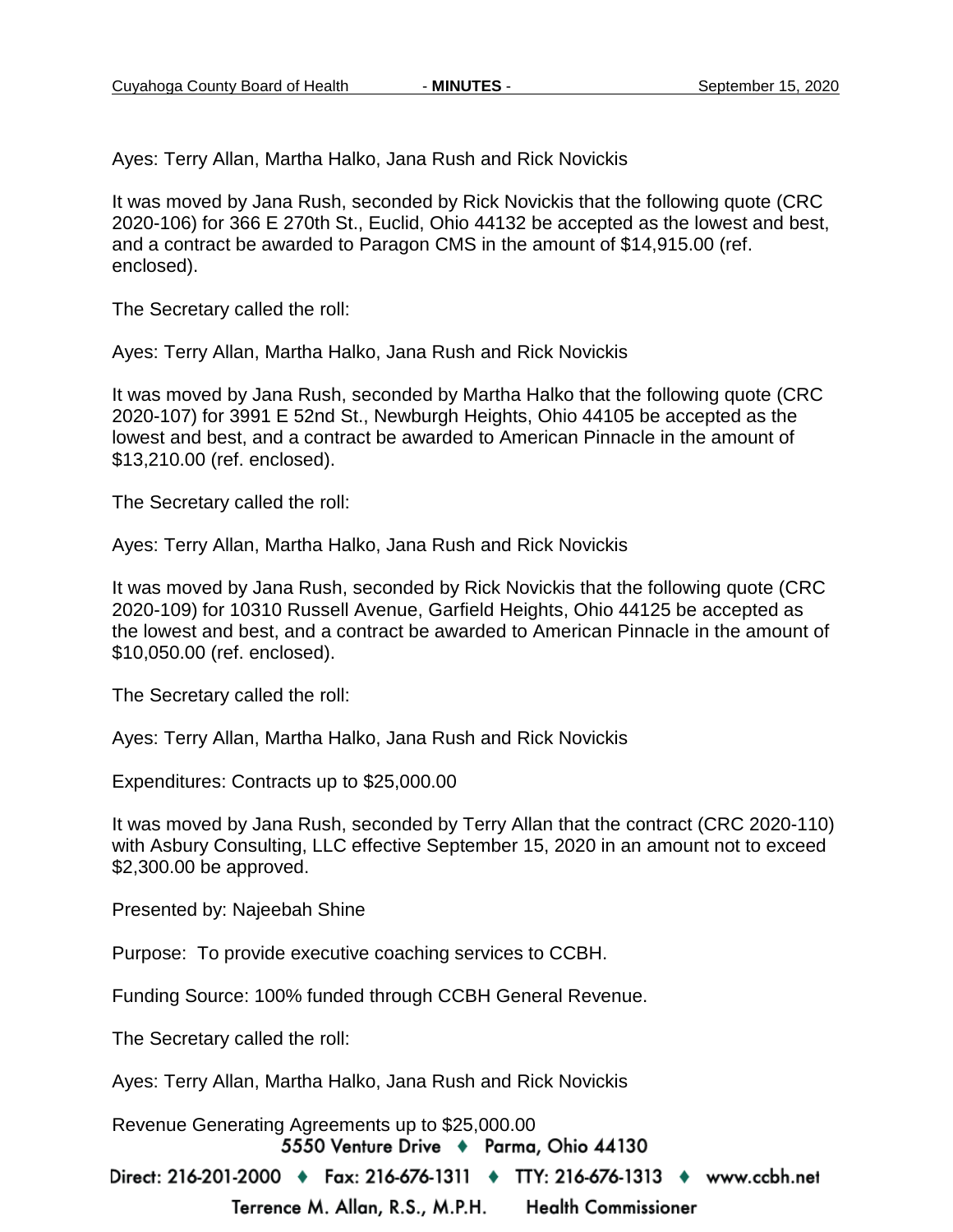None

**Contract Rescissions** 

None

Other Business.

Public Comment - N/A.

Thereupon, it was moved by Terry Allan, seconded by Rick Novickis, that the following Motion be adopted:

BE IT RESOLVED that the meeting be adjourned at 1:47 p.m.

The Secretary called the roll:

Ayes: Terry Allan, Martha Halko, Jana Rush and Rick Novickis

**Committee Chair** 

Clerk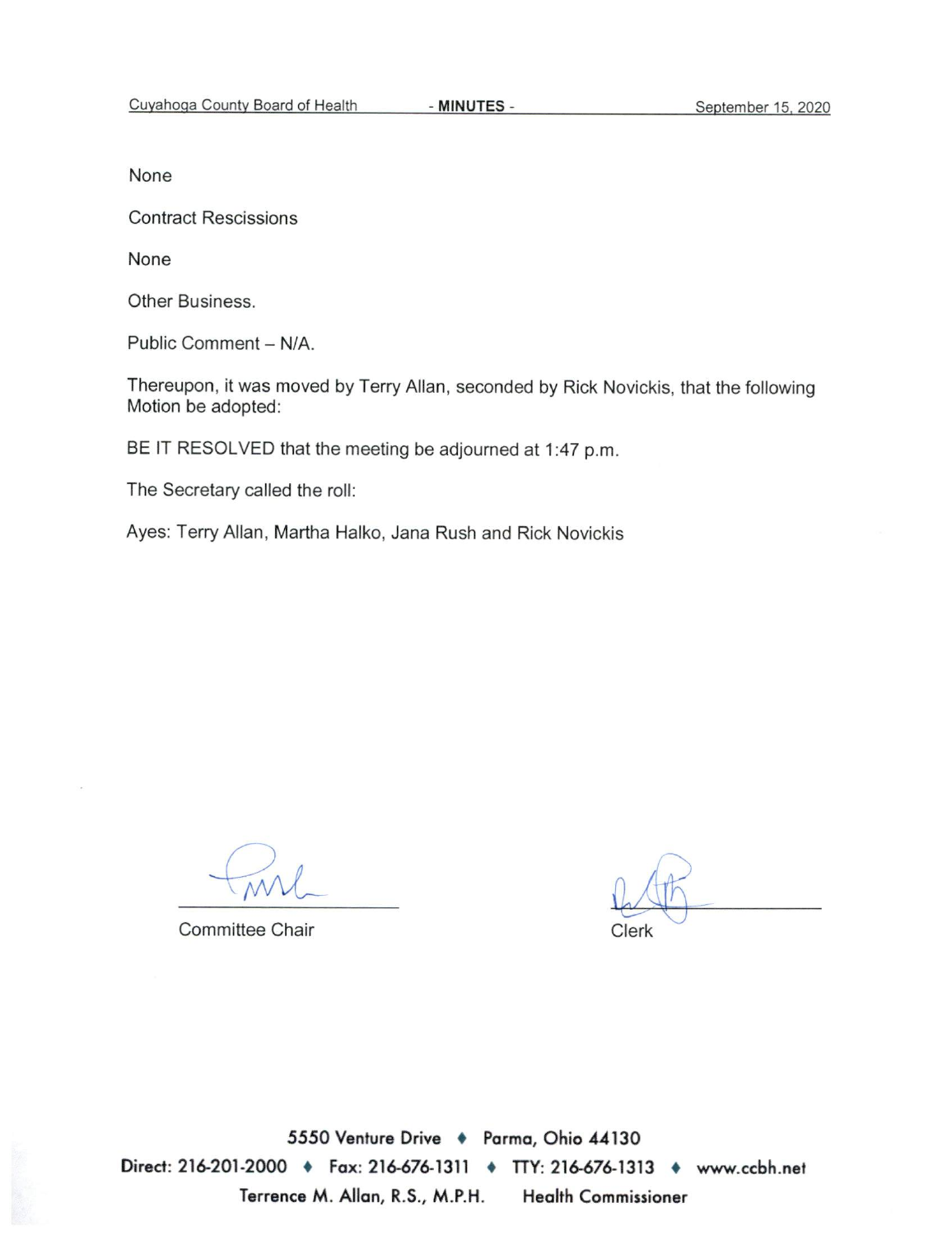## **QUOTE RESULTS**

#### **Project Address**

| Name:          | Georgette Gorham                           |
|----------------|--------------------------------------------|
| Address:       | 14808 Elm Ave.                             |
|                | City, State, Zip: East Cleveland, OH 44112 |
| <b>CRC No:</b> | CRC 20120-108                              |

**The following quotes were received and opened:**

| <b>NAME OF CONTRACTOR</b>                | <b>QUOTE</b> | <b>LEAD</b> | <b>HH</b> | <b>MATCH</b> |
|------------------------------------------|--------------|-------------|-----------|--------------|
| <b>American Builders and Applicators</b> | \$30,500     | \$25,025    | \$5,475   | \$15,025     |
| <b>American Pinnacle</b>                 | \$30,950     | \$24,900    | \$6,050   | \$14,900     |
| <b>GHS</b>                               | \$43,950     | \$35,650    | \$8,300   | \$25,650     |
| Paragon                                  | \$27,399     | \$22.071    | \$5,328   | \$12,071     |
| <b>TNT</b>                               | \$35,165     | \$26,940    | \$8,225   | \$16,940     |

**ESTIMATE:** \$29,250.00 \$ 22,015.00 \$ 7,235.00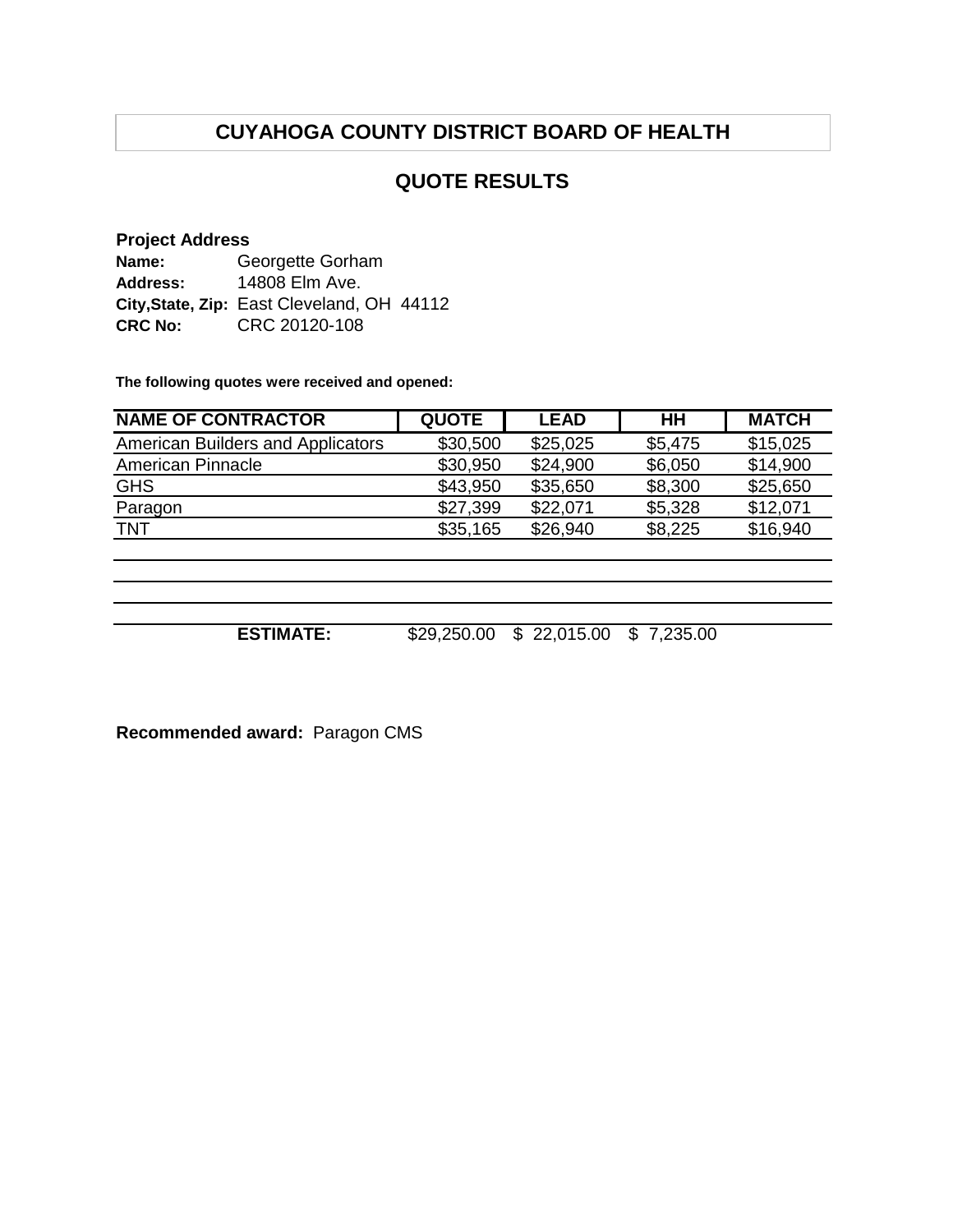## **QUOTE RESULTS**

#### **Project Address**

| Name:          | Damon Durrah                         |
|----------------|--------------------------------------|
| Address:       | 1628-1630 Carlyon Ave.               |
|                | City, State, Zip: East Cleveland, OH |
| <b>CRC No:</b> | CRC 2020-104                         |

**The following quotes were received and opened:**

| <b>NAME OF CONTRACTOR</b>                | <b>QUOTE</b> | <b>LEAD</b> | <b>HH</b> | <b>MATCH</b> |
|------------------------------------------|--------------|-------------|-----------|--------------|
| <b>American Builders and Applicators</b> | \$24,025     | \$23,575    | \$450     | \$5,575      |
| American Pinnacle                        | \$27,800     | \$27,200    | \$600     | \$9,200      |
| <b>GHS</b>                               | \$30,000     | \$29,600    | \$400     | \$11,600     |
| Paragon                                  | \$23,440     | \$22,920    | \$720     | \$4,920      |
| <b>TNT Construction</b>                  | \$26,635     | \$25,835    | \$800     | \$7,835      |
|                                          |              |             |           |              |
|                                          |              |             |           |              |

**ESTIMATE:** \$27,250.00 \$ 26,250.00 \$ 1,000.00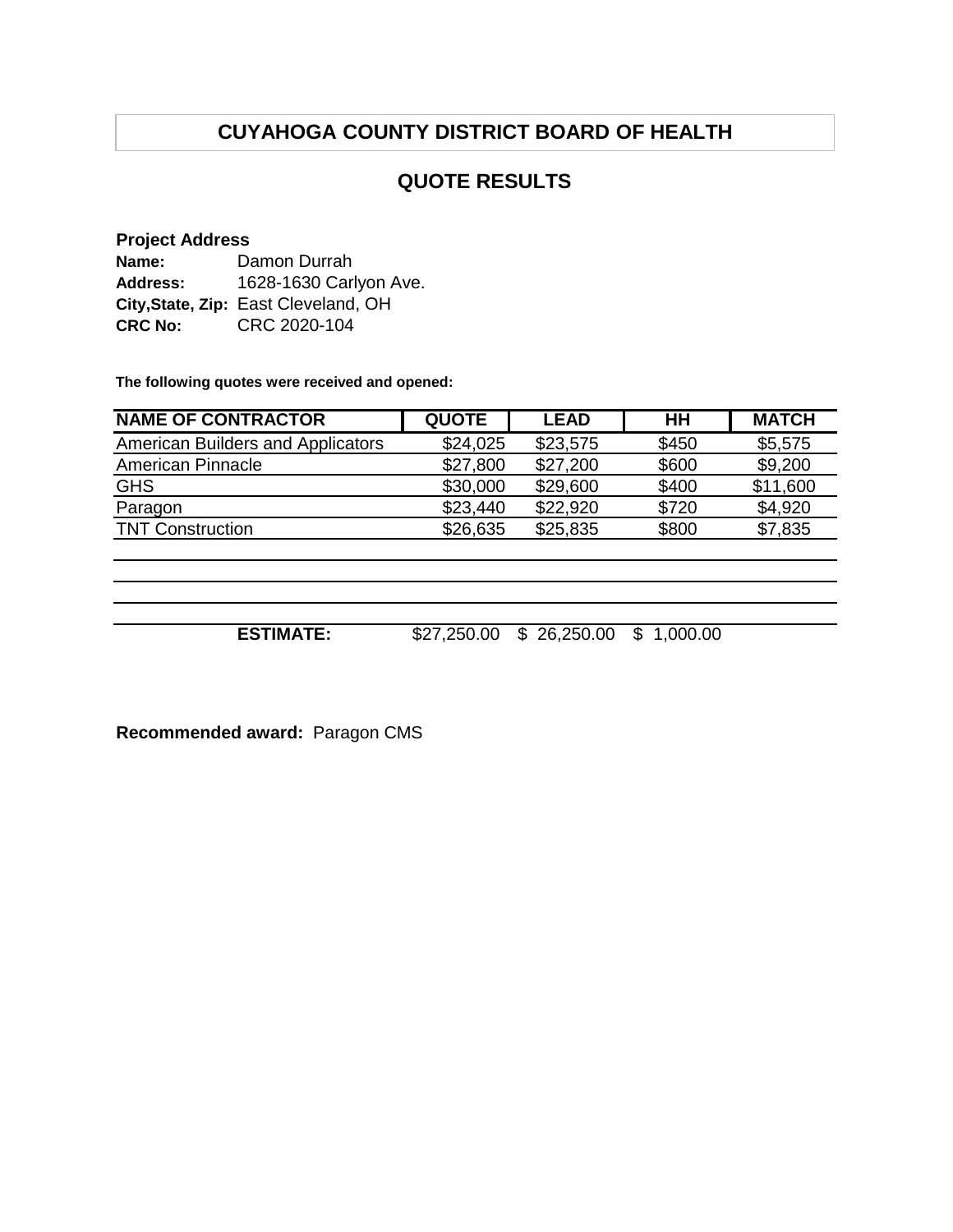## **QUOTE RESULTS**

#### **Project Address**

| Name:          | Kiana & Rickey Billingsley                    |  |  |
|----------------|-----------------------------------------------|--|--|
| Address:       | 20516 Ridgewood                               |  |  |
|                | City, State, Zip: Warrensville Hts., OH 44122 |  |  |
| <b>CRC No:</b> | CRC 2020-105                                  |  |  |

**The following quotes were received and opened:**

| <b>NAME OF CONTRACTOR</b>                | <b>QUOTE</b> | <b>LEAD</b> | <b>HH</b> | <b>MATCH</b> |
|------------------------------------------|--------------|-------------|-----------|--------------|
| <b>American Builders and Applicators</b> | \$15,200     | \$12,125    | \$3,075   | \$4,125      |
| <b>American Pinnacle</b>                 | \$14,800     | \$11,775    | \$3,025   | \$3,775      |
| <b>GHS</b>                               | \$15,600     | \$12,675    | \$2,925   | \$4,675      |
| Paragon                                  | \$13,360     | \$10,410    | \$2,950   | \$2,410      |
| <b>TNT</b>                               | \$15,000     | \$12,300    | \$2,700   | \$4,300      |
|                                          |              |             |           |              |

**ESTIMATE:** \$14,150.00 \$11,225.00 \$2,925.00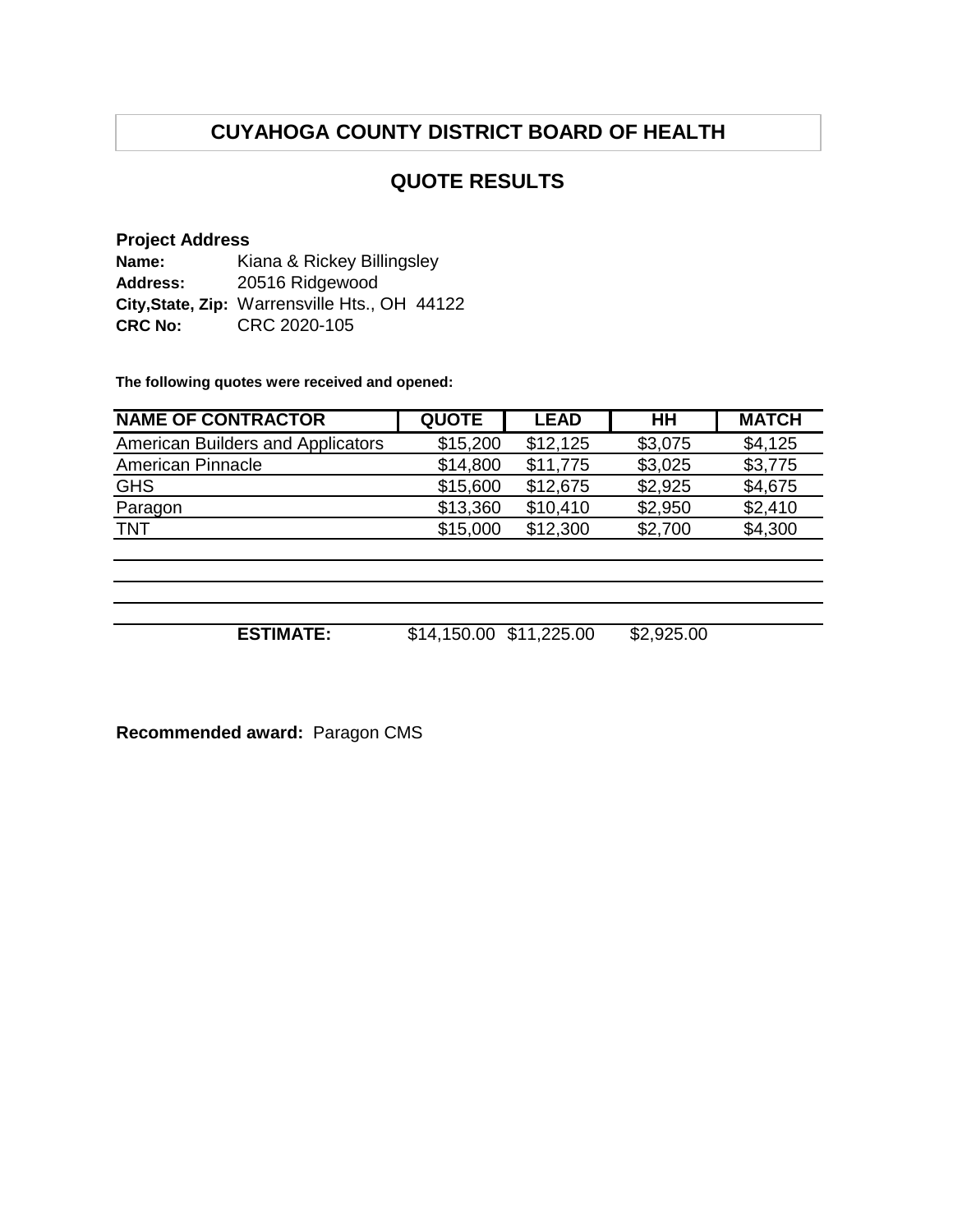## **QUOTE RESULTS**

#### **Project Address**

| Name:          | Zaina Abdelkareem                  |
|----------------|------------------------------------|
| Address:       | 399 E.270th St.                    |
|                | City, State, Zip: Euclid, OH 44132 |
| <b>CRC No:</b> | CRC 2020-106                       |

**The following quotes were received and opened:**

| <b>NAME OF CONTRACTOR</b>                | <b>QUOTE</b> | <b>LEAD</b> | HH      | <b>MATCH</b> |
|------------------------------------------|--------------|-------------|---------|--------------|
| <b>American Builders and Applicators</b> | \$21,650     | \$17,900    | \$3,750 | \$9,900      |
| <b>American Pinnacle</b>                 | \$16,990     | \$14,400    | \$2,590 | \$6,400      |
| <b>GHS</b>                               | \$24,525     | \$22,700    | \$1,825 | \$14,700     |
| Paragon                                  | \$14,915     | \$12,965    | \$1,950 | \$4,965      |
| <b>TNT</b>                               | \$15,650     | \$13,100    | \$2,550 | \$5,100      |
|                                          |              |             |         |              |
|                                          |              |             |         |              |
|                                          |              |             |         |              |

**ESTIMATE:** \$14,247.50 \$ 12,225.00 \$ 2,022.50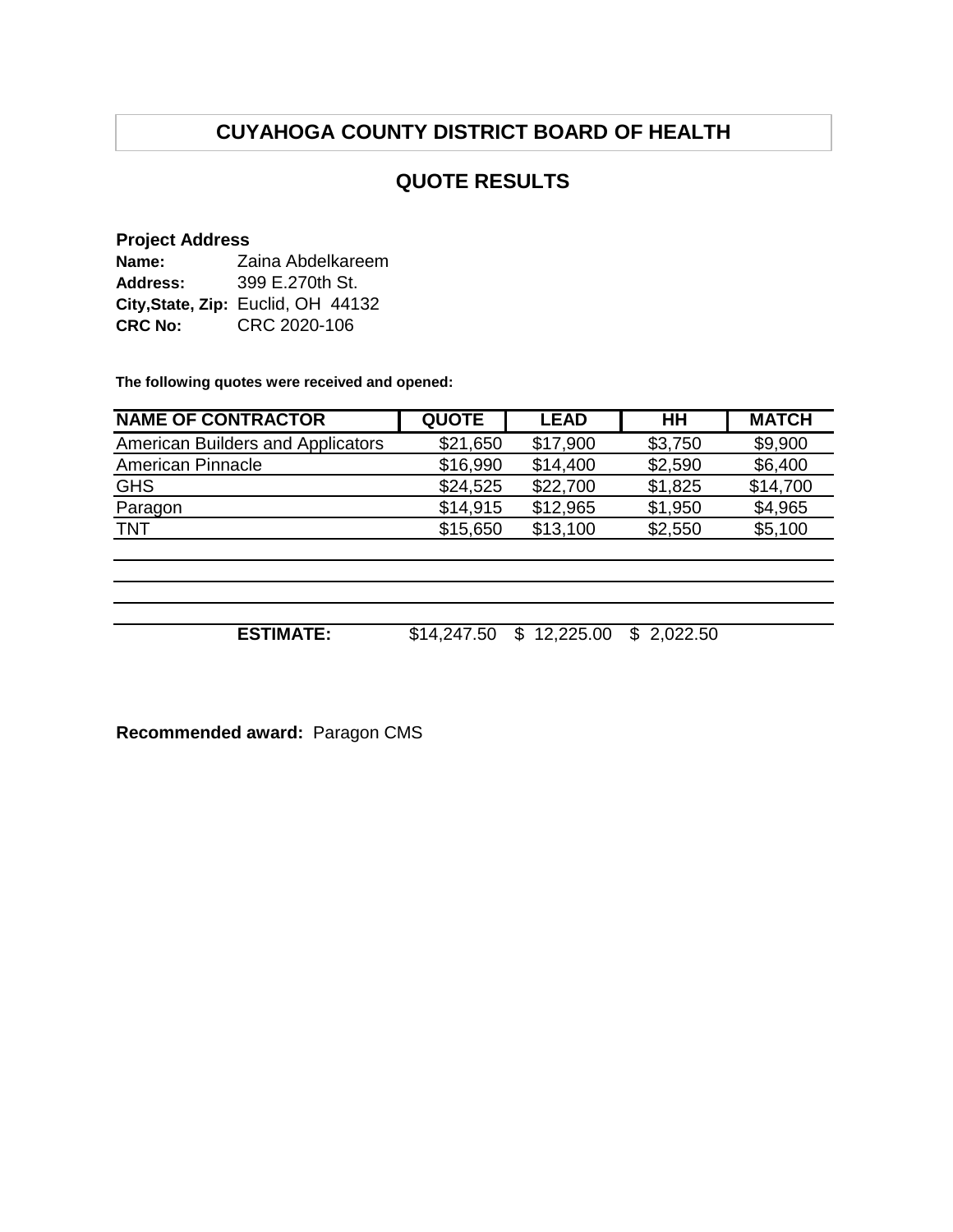## **QUOTE RESULTS**

#### **Project Address**

| Name:           | Nancy Jeneviez                            |
|-----------------|-------------------------------------------|
| <b>Address:</b> | 3991 E.52nd St.                           |
|                 | City, State, Zip: Newburgh Hts., OH 44105 |
| <b>CRC No:</b>  | CRC 2020-107                              |

**The following quotes were received and opened:**

| <b>NAME OF CONTRACTOR</b> | <b>QUOTE</b> | <b>LEAD</b> | HН      | <b>MATCH</b> |
|---------------------------|--------------|-------------|---------|--------------|
| American Pinnacle         | \$13.210     | \$11.210    | \$2,000 | \$1,210      |
| <b>GHS</b>                | \$17,600     | \$15,400    | \$2,200 | \$5,400      |
| Paragon                   | \$14.622     | \$12.437    | \$2,185 | \$2,437      |
| <b>TNT</b>                | \$17.010     | \$14,860    | \$2,150 | \$4,860      |
|                           |              |             |         |              |

**ESTIMATE:** \$12,940.00 \$ 10,665.00 \$ 2,275.00

**Recommended award:** American Pinnacle